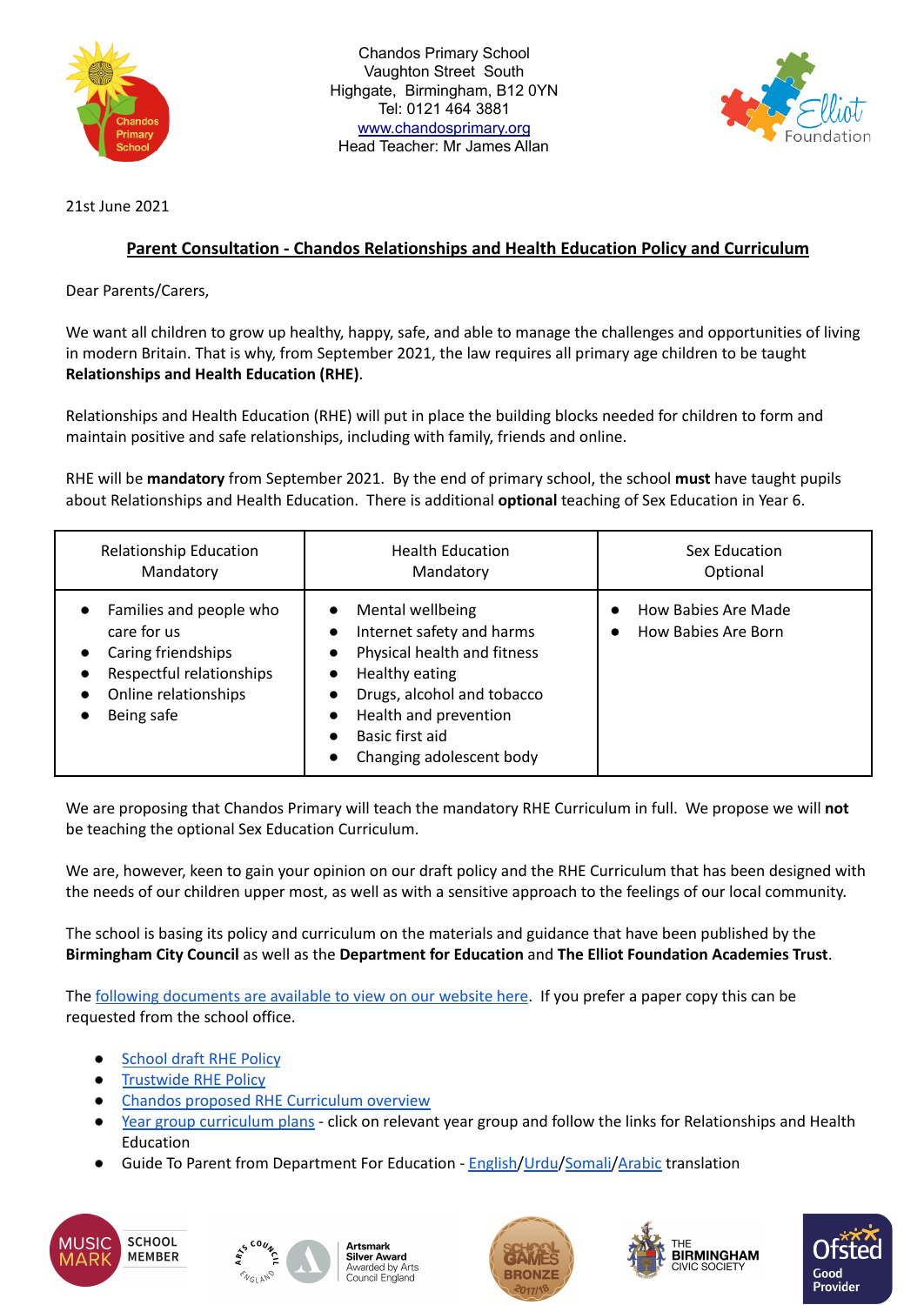We also intend to share our draft policy and curriculum with local faith leaders for their feedback.

You may make your response and share any questions you may have in one of three ways:

- 1. Complete the simple **Form A which is attached** and return it to your class teacher by Friday 2nd July
- 2. Complete the simple **[online](https://docs.google.com/forms/d/e/1FAIpQLSfDGNihwk8dSpwhGMnySCSEacKrIAhgG-8nf9x5ApL9d-hirQ/viewform?usp=sf_link) Form A using this link** by Friday 2nd July
- 3. **Attending the Parent Forum** which will be held online via a Google Meeting on Monday 28th June at 1.30 and 4.30.

We expect the Parent Forum meeting to last not more than one hour. Hugh Greenway, the CEO of the Elliot Foundation will be attending at 1.30.

If you would like to attend the Parent Forum, please **complete and return the Form B below or [submit](https://docs.google.com/forms/d/e/1FAIpQLSd8r6sgHxSdyG9OUJMscT6x7v0xnM6K5yEYWO-reqzCWUHa9w/viewform?usp=sf_link) your [request](https://docs.google.com/forms/d/e/1FAIpQLSd8r6sgHxSdyG9OUJMscT6x7v0xnM6K5yEYWO-reqzCWUHa9w/viewform?usp=sf_link) online here** by end of Thursday 24th June. We will send you an invitation with a link to the meeting by email immediately before the meeting.

An electronic copy has been sent to all parents and carers with links to all the relevant documents. If you require paper copies please ask at the front entrance office.

I look forward to hearing your feedback.

Kind regards

James Allan, Head Teacher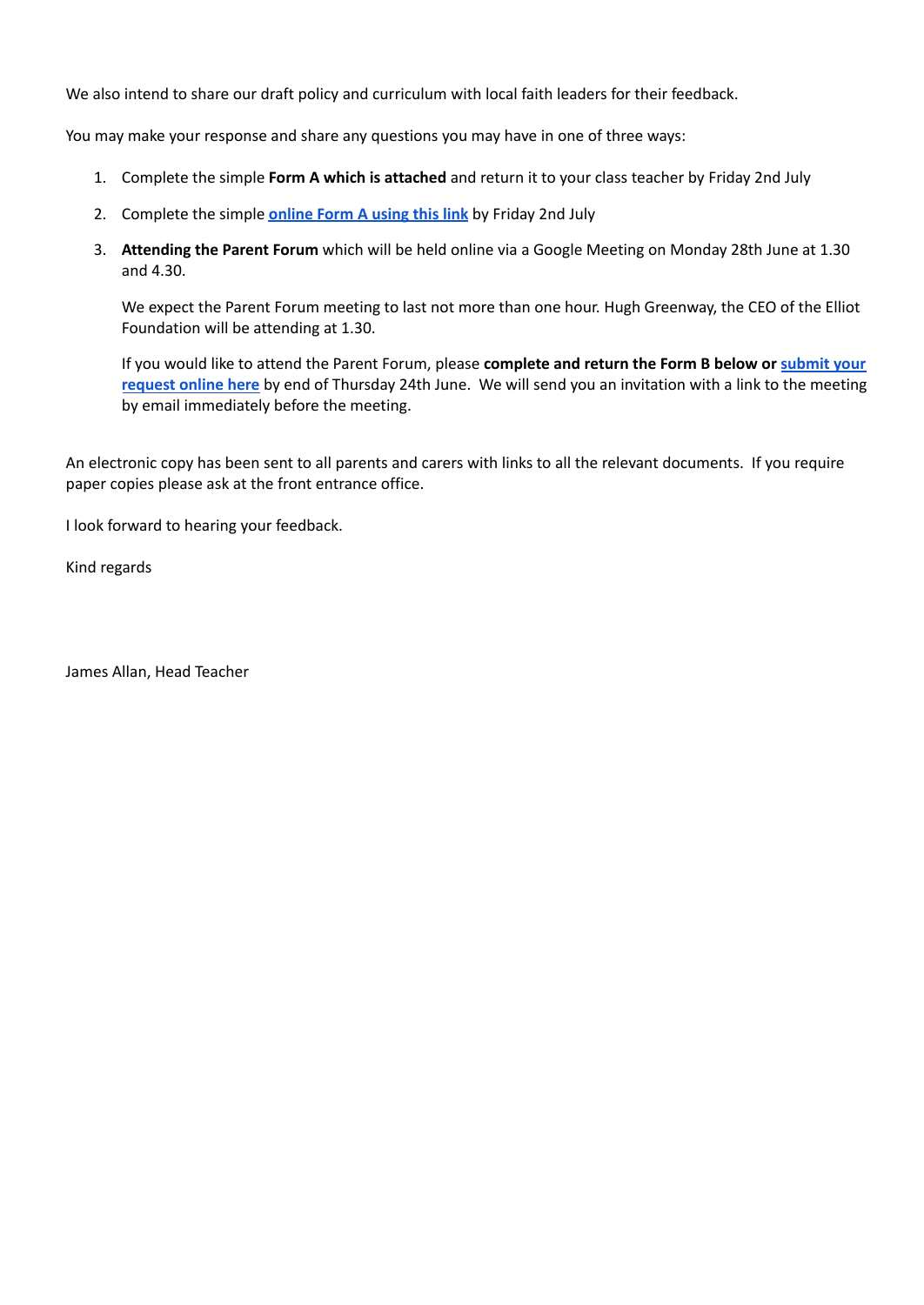# **Form A - Parent/Carer Response to Chandos RHE Consultation**

| Child's name:                                                                                                                                                                               |              | Class <u>__________</u> |                          |  |
|---------------------------------------------------------------------------------------------------------------------------------------------------------------------------------------------|--------------|-------------------------|--------------------------|--|
|                                                                                                                                                                                             |              |                         |                          |  |
| Please note: we cannot accept anonymous responses. However your responses will be treated as<br>private and confidential and will not be shared publicly.                                   |              |                         |                          |  |
| 1) I have received adequate information about RHE at Chandos (Draft school policy, Elliot policy,<br>curriculum plans, information from the Department for Education, links to our website) |              |                         |                          |  |
| <b>Strongly Agree</b>                                                                                                                                                                       | <b>Agree</b> | <b>Disagree</b>         | <b>Strongly disagree</b> |  |
| 2) I support the school in their aims and objectives for RHE                                                                                                                                |              |                         |                          |  |
| <b>Strongly Agree</b>                                                                                                                                                                       | <b>Agree</b> | <b>Disagree</b>         | <b>Strongly disagree</b> |  |
| 3) I believe the teaching of RHE at Chandos will benefit my child                                                                                                                           |              |                         |                          |  |
| <b>Strongly Agree</b>                                                                                                                                                                       | Agree        | <b>Disagree</b>         | <b>Strongly disagree</b> |  |
| 4) I know who to go to in school if I have a question about RHE                                                                                                                             |              |                         |                          |  |
| <b>Strongly Agree</b>                                                                                                                                                                       | <b>Agree</b> | <b>Disagree</b>         | <b>Strongly disagree</b> |  |
| 5) I would be interested in the following. Please select all that apply:                                                                                                                    |              |                         |                          |  |
| $\circ$ a presentation to parents and carers                                                                                                                                                |              |                         |                          |  |
| opportunities to see teaching plans and resources<br>$\circ$                                                                                                                                |              |                         |                          |  |
| $\circ$ termly topic summaries                                                                                                                                                              |              |                         |                          |  |
| a list of recommended resources including websites<br>$\bigcirc$                                                                                                                            |              |                         |                          |  |
| $\circ$                                                                                                                                                                                     |              |                         |                          |  |
| We welcome any further comments/suggestions                                                                                                                                                 |              |                         |                          |  |
| Please continue on reverse of this form if required.                                                                                                                                        |              |                         |                          |  |
|                                                                                                                                                                                             |              |                         | Date                     |  |

**Please return the fom by Monday 5th July**